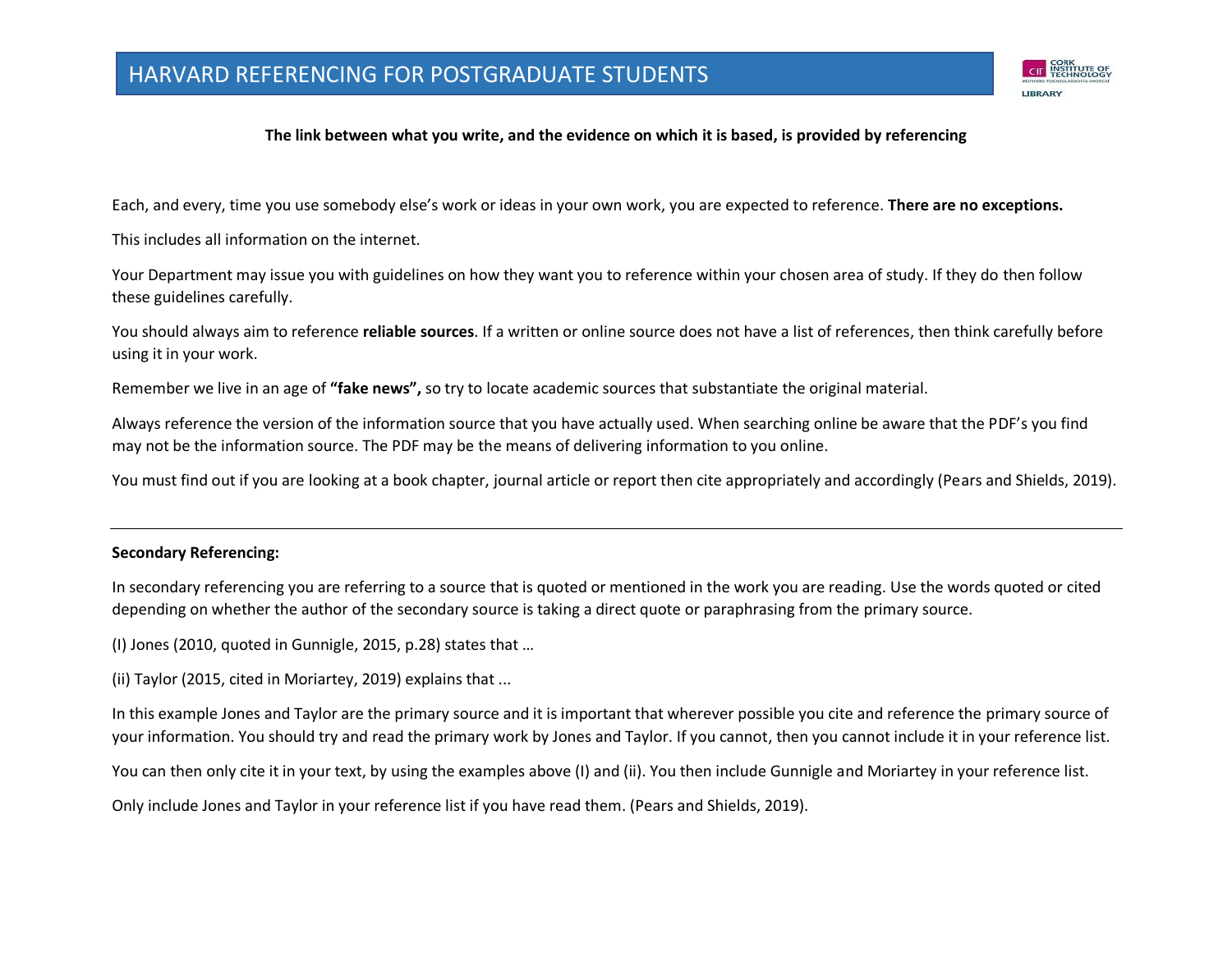# HARVARD REFERENCING FOR POSTGRADUATE STUDENTS



#### **Common Knowledge**

Common knowledge is defined as facts, dates, events, and information expected to be known by somebody studying or working in a particular field, or area, of study.

Typically, there is no need to reference common knowledge eg. Dublin is the capital city of Ireland.

However, if you are a student only just beginning your study in a certain area and are unaware of what is known as common knowledge then you need to ask yourself 2 questions:

- 1. "Before I started my course, did I know this information?"
- 2. "Did this idea or information come from my own head?".

If you answer NO to one, or both, of these questions, then the information is not common knowledge and you should cite and reference the sources.

If you are in doubt if something is common knowledge or not then always cite and reference it (Pears, and Shields, 2019).

#### **Citations**

When you refer to somebody else's work or ideas in the text of your thesis, this is known as citing or is called 'in-text citing'.

Citations are included in your final word count.

These in-text citations give the details of the work that you are quoting or paraphrasing from.

These citations then link to the full reference in the reference/bibliography list at the end of your thesis (Pears and Shields, 2019).

Your supervisor may instruct you on their preferred format for incorporating citations into your text. But all your citations should include the following layout:

Author(s)/Editor(s) Surname, Initial (if required). (year of publication, page numbers if required). Use p. or pp. for page number(s).

When citing a corporate author cite the name, or initials if well known. For bodies with long names you should write out the full name and the abbreviation the first time you use it. This makes it clear what the initials stand for.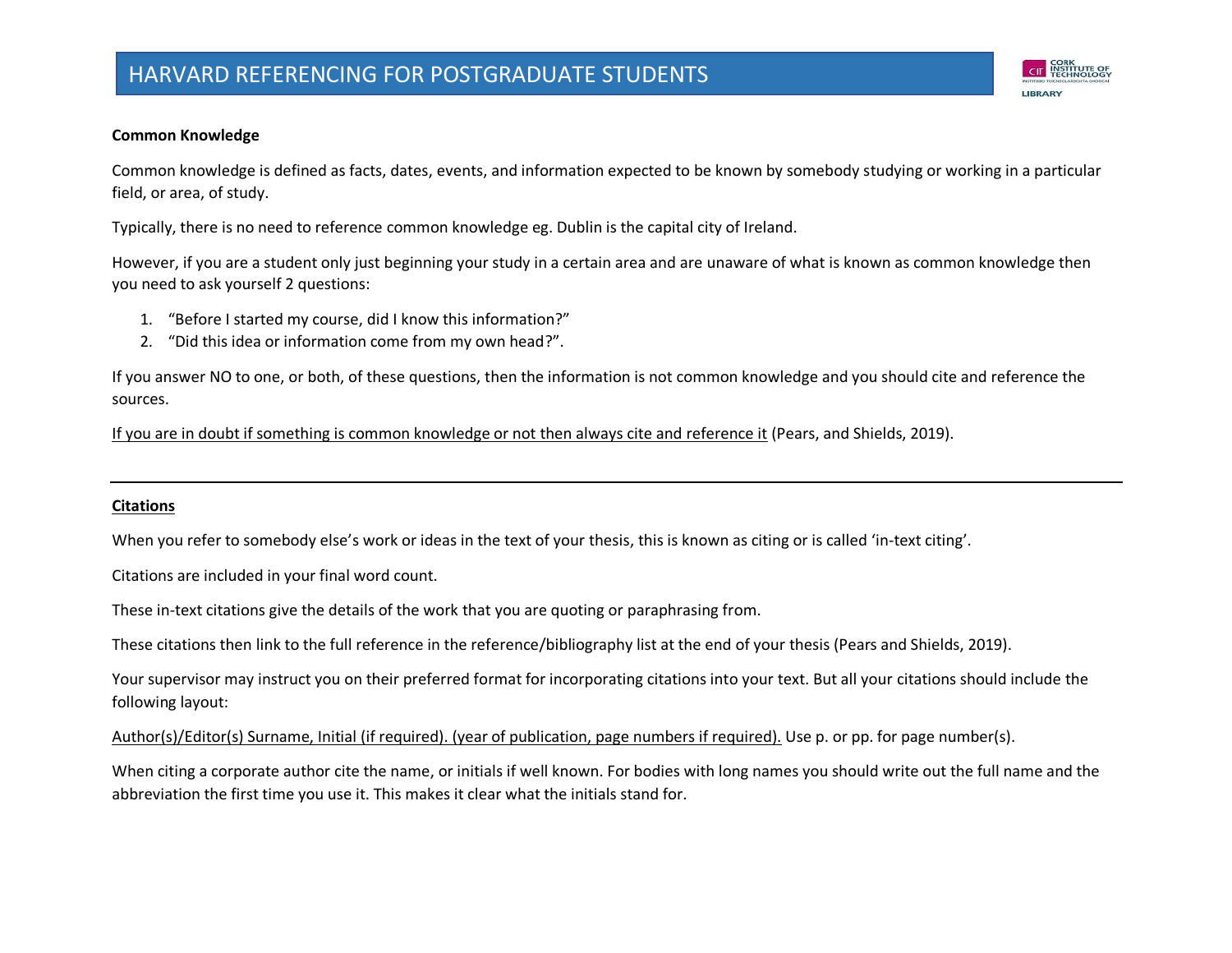

## **Citations (ctd.):**

Be consistent in using the abbreviation after the first time to ensure that all your references appear correctly in your reference list.

In the Reference list do not use the Abbreviation instead give the name of the organisation in full.

- **For two and three authors** all surnames are listed. Only use 'and' once in each case and separate the names with a comma where it applies. Eg. (Armstrong and Grady, 2012) (Tiernan, Morley, and Foley, 2006)
- When citing **four or more authors** you can cite the first name listed followed by **et al.** Check with your lecturer to make sure that all authors are not required**.** Eg. **(**Millham et al. 1986)
- If there is **no author** use the *Title in italics.* (*Economic wellbeing of Ireland,* 2009)

When referring to two or more publications at the same time, these can be separated by semicolons and cited with the earliest date first. If works are published in the same year, then they should be listed alphabetically by author. Eg. (Millham et al. 1986; Fitzpatrick, 2002; Crowley, 2005; Armstrong and Grady, 2012)

When citing sources published by the same author in the same year use lower case letters in alphabetical order after the publication date. Eg. (Crowley, 2005a) stated that … (Crowley, 2005b) agreed that …

When citing different editions of the same work by the same author separate the dates of publication with a semicolon, the earliest date first.

Eg. (Fitzpatrick, 2002; 2010)

When citing multiple sources by the same author put the sources in order with the earliest date first in your intext citations and reference list. Separate the dates in your citation with a semicolon. Eg. Data collected by one author (Crowley, 2005; 2007; 2011) …

For the same lead author single author works precedes works with multiple authors. The reference list entry, order for the same lead author is determined alphabetically according to the second authors surname and so on if there are further authors.

Eg. Fitzpatrick, B. (2002) …

Fitzpatrick, B. (2010) …

Fitzpatrick, B. and Doyle, H. (2013) …

Fitzpatrick, B. and MacDonald, R. (2016) …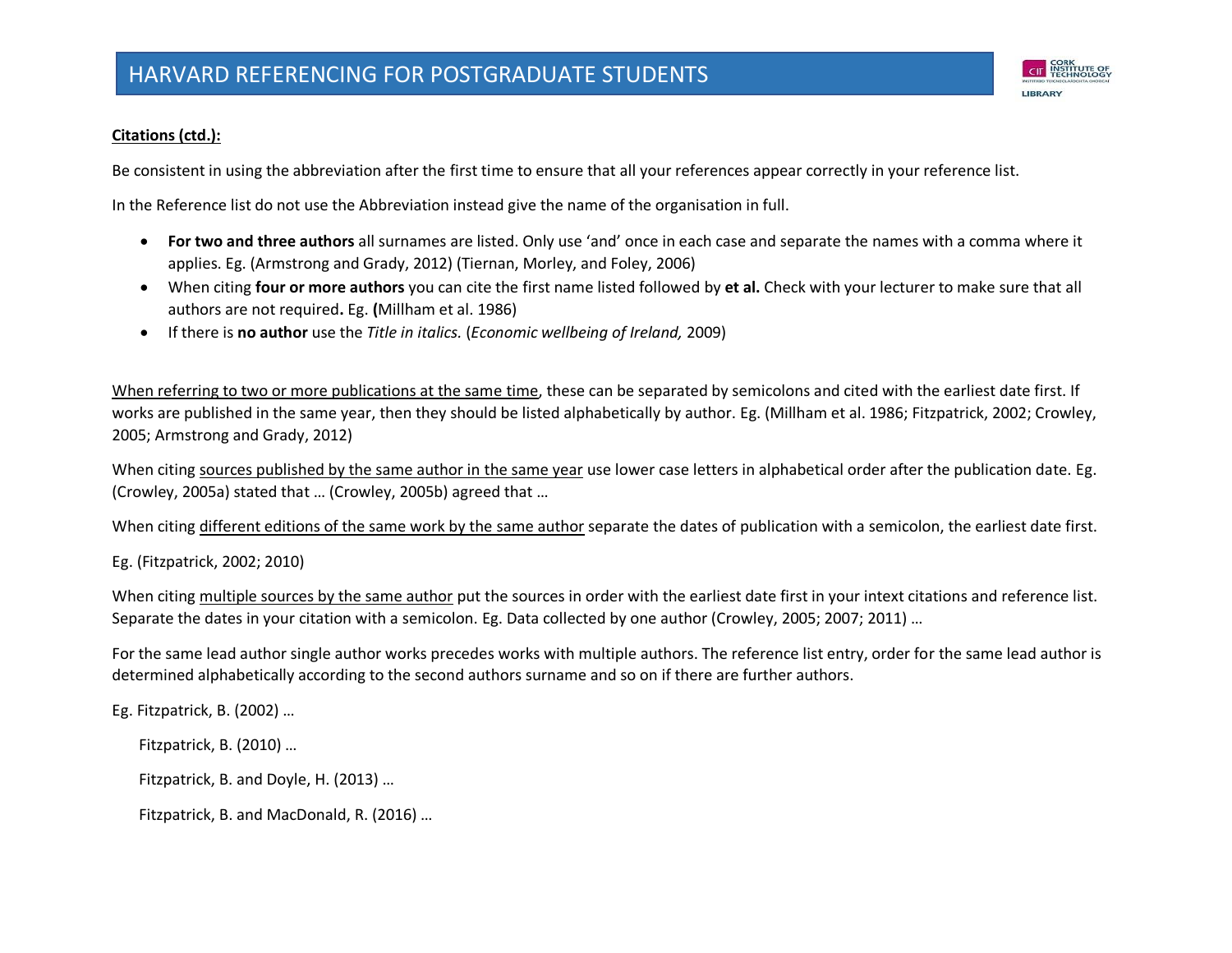When citing a source with no date use the phrase "no date". Eg. (Farrell, no date)

When citing a source with no author or date use the title and "no date". Eg. (*The Health of the European Union,* no date)

**When citing a webpage**, you should use author and date where possible. Use title and date if there is no author or use URL or DOI if either author or title cannot be identified (Pears and Shields, 2019). Eg. [\(http://www.householdbudgetsurvey.com,](http://www.householdbudgetsurvey.com/) 2014)

Note that if author and/or title and/or date can't be identified, then it may not be suitable for academic purposes.

# **Quotations:**

Quotations should be relevant and should demonstrate your understanding of the material you have read.

Quotations are counted as part of your final word count.

Quotations of up to two or three lines should be enclosed in quotation marks, single or double – either format is acceptable, but be consistent throughout! (Pears and Shields, 2019).

(Author, Date, page number) or URL

When taking quotations from material without page numbers, for example from webpages, then use the information you have access to, to help the reader to find the quotation. A paragraph number would be useful - you can count down the number of paragraphs to the quote (Pears and Shields, 2019).

Long quotations should have their own separate paragraph and should be indented from the main text. Note quotation marks are not necessary.

- Always quote in the language which appears in the source that you are reading (Pears and Shields, 2019).
- If you omit part of the quotation, indicate this by using three dots … this is called an ellipsis.
- If you insert your own or different words into a quotation, then put them in square brackets [].
- When pointing out an error in the quotation use the word sic in square brackets next to the error **[sic]**

In quotations, put the words you want to emphasise in italics and state that you have added emphasis (Pears and Shields, 2019):

(Author, Date, p., my emphasis)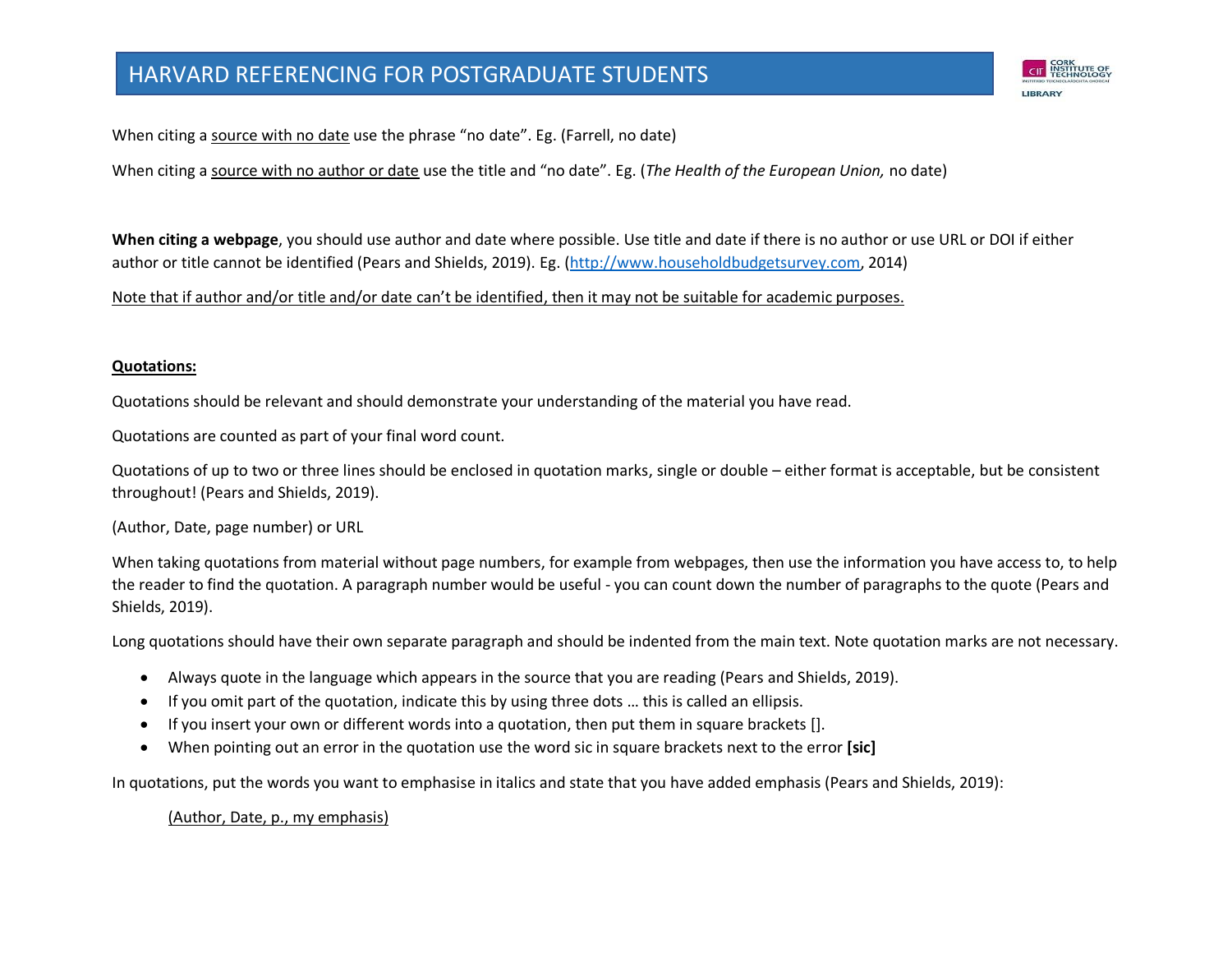

If the original text uses italics, then state this.

#### (Author, Date, p., original emphasis)

If you are paraphrasing ideas from a specific page, or pages, then you should include page numbers in your citation.

Usually when citing, the authors family name is placed first in the citation followed by initials. However, you may be required to follow a preferred naming convention.

Ask for guidance from your supervisor or copy the authors' expression of their names (Pears and Shields, 2019).

### **Reference list/Bibliography List**

If a publication has an editor(s) then use the abbreviation (ed.) or (eds) in the reference list.

Only use the edition number if it is not the first edition. Use the abbreviation edn eg. 4th edn, 2<sup>nd</sup> rev. edn if the edition is a revised edition.

After the URL include an access date (Accessed: 02 April 2020) unless there is a (doi) in which case there is no need for an access date. In the reference list **doi:** is in lower case (Pears and Shields, 2019).

# **Book with four or more Authors**

Author/editor(s) (Year of Publication) *Title [in italics].* Place of Publication: Publisher Series and volume Number (Where relevant).

Millham, S.et al. (1986) *Lost in Care: the problem of maintaining links between children in care and their families.* Aldershot: Gower.

# Or if your Supervisor/Institution demands referencing of all names

Millham, S., Bullock, R., Hosie, K. and Haak, M. (1986) *Lost in Care: the problem of maintaining links between children in care and their families.* Aldershot: Gower.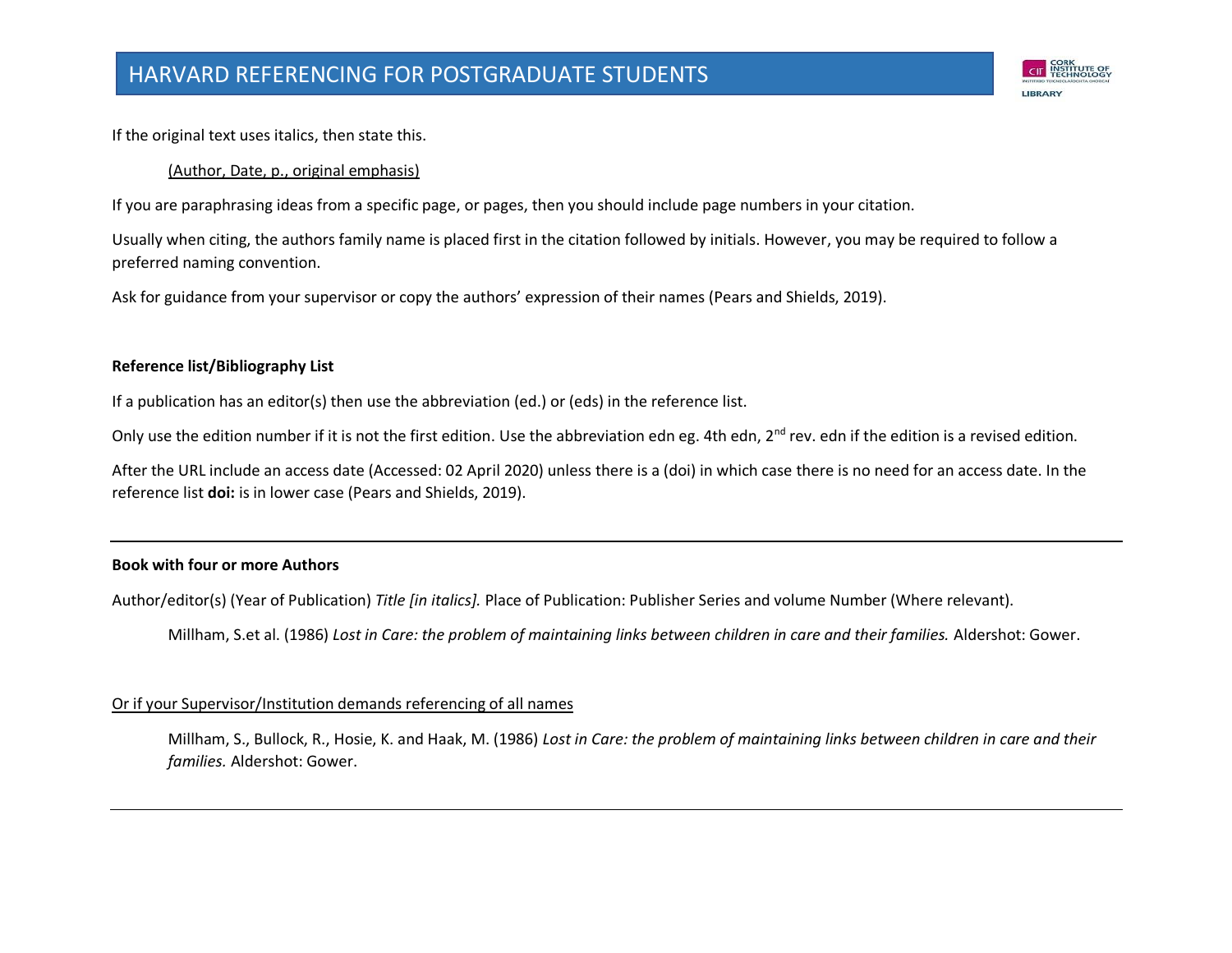

#### **Edited Book**

Editor(s) (Year of Publication) *Title [in italics].* Place of Publication: Publisher Series and Volume number (Where relevant).

Parsloe, P. (ed.) (1999) *Risk assessment in social care and social work.* London: Jessica Kingsley Publishers.

Lalor, K. and Share, P. (eds.) (2013) Applied social care: an introduction for students in Ireland. 3<sup>rd</sup> edn. Dublin: Gill & MacMillan.

#### **Book with Author and editor**

Clough, R. (2000) *The practice of residential work.* (Edition if not first). Edited by Jo Campling. Houndmills: Macmillan Press.

#### **Newspaper Articles**

Author/byline (Year of Publication) 'Title of Article'. *Title of newspaper [in italics].* (Edition if required). Day Month. Page numbers (if available).

If accessed online Available at: URL (Accessed: Date) or doi:

O' Brien, D. (2020) 'Government faces tough decisions in road to economic recovery'. *Sunday Independent.* 12 April. p. 11.

#### *Where no Author/Byline is given*

*Title of newspaper [in italics]* (Year of Publication) 'Title of article'. Day Month. Page number.

#### **Theses**

Author (Year of submission) *Title of thesis [in italics].* Degree statement. Institution.

If accessed online Available at: URL (Accessed: Date) or doi:

Hobbs, J. (2010) *A framework for analysis of spatial specialisations of industry.* PHD thesis. Cork Institute of Technology.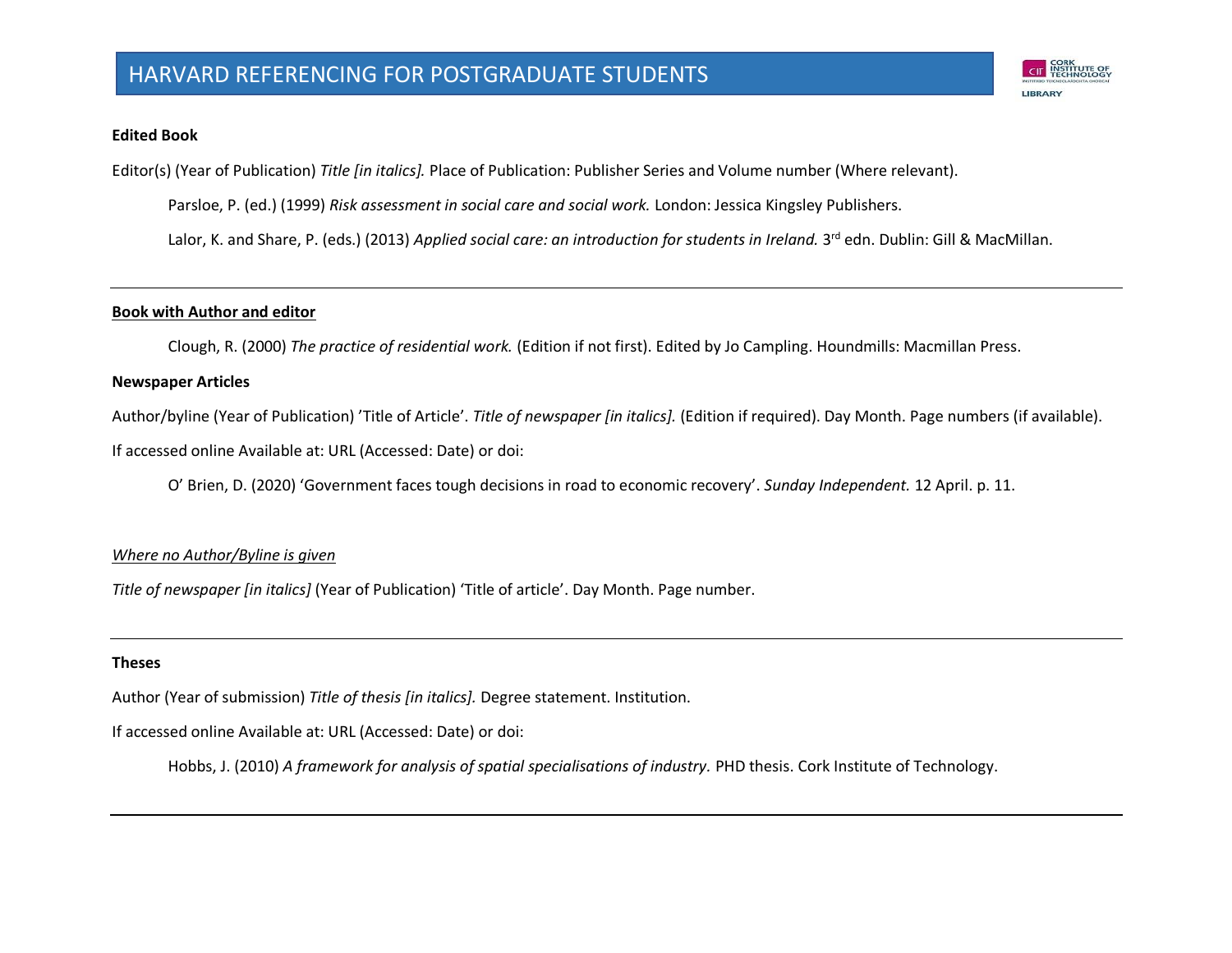# HARVARD REFERENCING FOR POSTGRADUATE STUDENTS



#### **Protocols, regulations, and guidelines**

Author (Year of publication) *Title [in italics].* Series or publication number (if available) Place of publication: Publisher.

If accessed online Available at: URL (Accessed: Date) or doi:

Health Service Executive (2020) *National guidelines on accessible health and social care services.* Available at: <https://www.hse.ie/eng/services/yourhealthservice/access/> (Accessed: 15 April 2020).

#### **Company Reports**

Author or Organisation (Year of publication) *Title of report [in italics].* Place of publication: Publisher.

If accessed online Available at: URL (Accessed: Date) or doi:

Irish Dairy Board (2016) *Annual report of the Irish Dairy Board 2016.* Dublin; Irish Dairy Board.

#### **CD-ROMs or DVD's**

*Title of publication [in italics]* (Year of publication) [CD-ROM} or [DVD]. Producer (where available) Available; Publisher/distributor.

*The interactive skeleton on CD-ROM* (1995) [CD-ROM]. Available: Mosby.

#### **European Union EU legal sources**

*Legislation title [in italics]* (Year) *Official Journal [in italics] S*eries initial issue, Page numbers.

If accessed online Available at: URL (Accessed: Date) or doi:

*The Treaty of Nice* (2001) *Official Journal* C 80, 10 March, pp.1-87.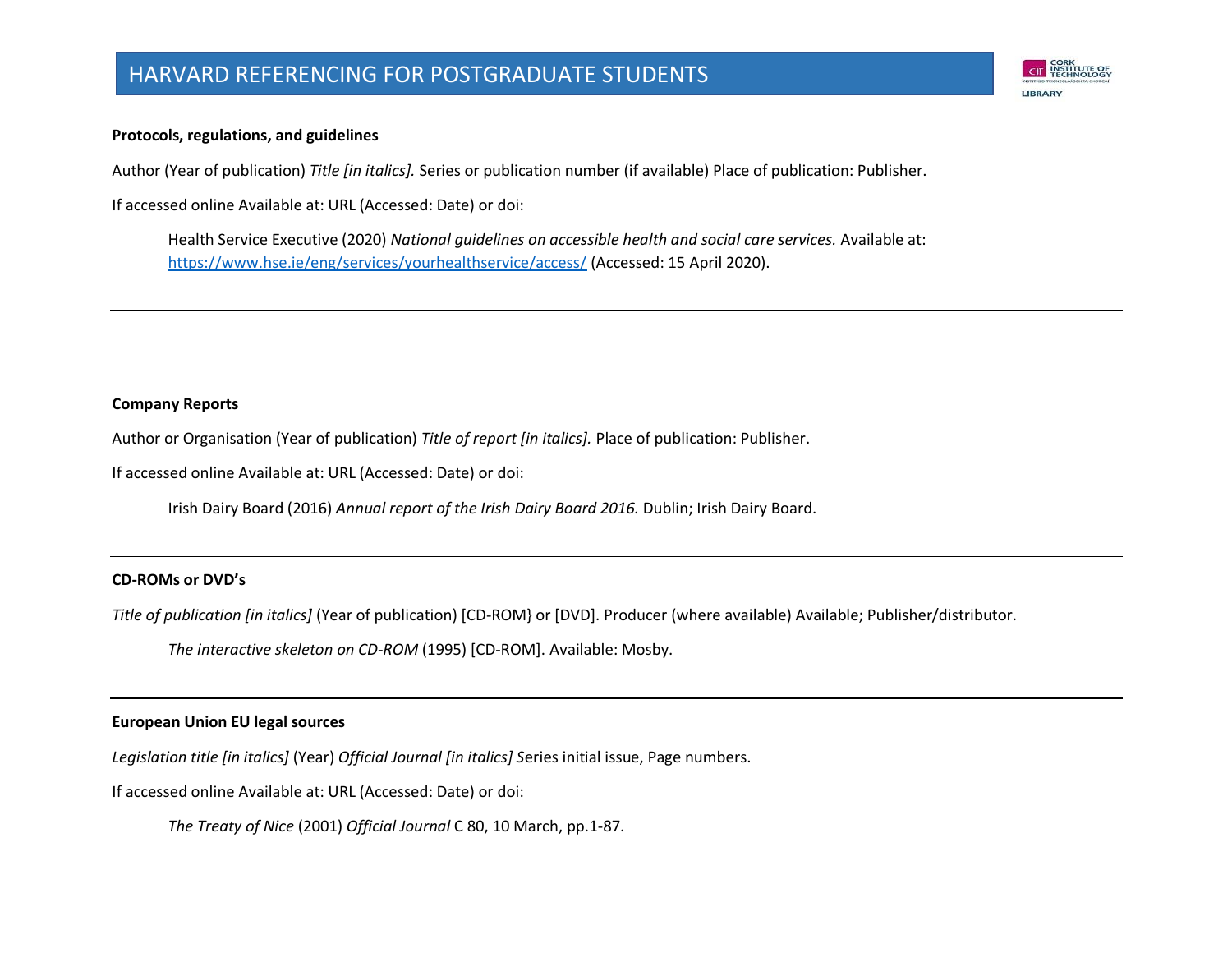#### **EU directives, decisions, and regulations**

Legislation type (in single quotation marks) Number and title (in single quotation marks) (Year) *Official Journal (OJ) series [in italics],* Issue, Page numbers.

CIT INSTITUTE OF

LIBRARY

If accessed online Available at: URL (Accessed: Date) or doi:

'Council directive 2011/83/EU on Consumer rights' (2011) *Official Journal* L 304, 22 November, pp. 64-88.

#### **Government Publications**

Government Department (Year of publication) *Title [in italics]* Place of Publication: Publisher (Series)

If accessed online Available at: URL (Accessed: Date) or doi:

Department of Health (2020) *Dialogue forum with voluntary organisations. Available at:* [https://www.gov.ie/en/publication/fda1d7](https://www.gov.ie/en/publication/fda1d7-dialogue-forum-with-voluntary-organisations/) [dialogue-forum-with-voluntary-organisations/](https://www.gov.ie/en/publication/fda1d7-dialogue-forum-with-voluntary-organisations/) (Accessed: 16 April 2020).

#### **Publications of International Organisations**

Organisation or Institution (Year of Publication) *Title [in italics]* Place of Publication: Publisher.

If accessed online Available at: URL (Accessed: Date) or doi:

Publications Office of the EU (2020) Supporting teacher and school leaver careers. Available at: [https://op.europa.eu/en/publication](https://op.europa.eu/en/publication-detail/-/publication/f02d4648-7a07-11ea-b75f-01aa75ed71a1/language-en?WT.mc_id=Searchresult&WT.ria_c=41957&WT.ria_f=5702&WT.ria_ev=search)[detail/-/publication/f02d4648-7a07-11ea-b75f-01aa75ed71a1/language](https://op.europa.eu/en/publication-detail/-/publication/f02d4648-7a07-11ea-b75f-01aa75ed71a1/language-en?WT.mc_id=Searchresult&WT.ria_c=41957&WT.ria_f=5702&WT.ria_ev=search)[en?WT.mc\\_id=Searchresult&WT.ria\\_c=41957&WT.ria\\_f=5702&WT.ria\\_ev=search](https://op.europa.eu/en/publication-detail/-/publication/f02d4648-7a07-11ea-b75f-01aa75ed71a1/language-en?WT.mc_id=Searchresult&WT.ria_c=41957&WT.ria_f=5702&WT.ria_ev=search) (Accessed:16 April 2020).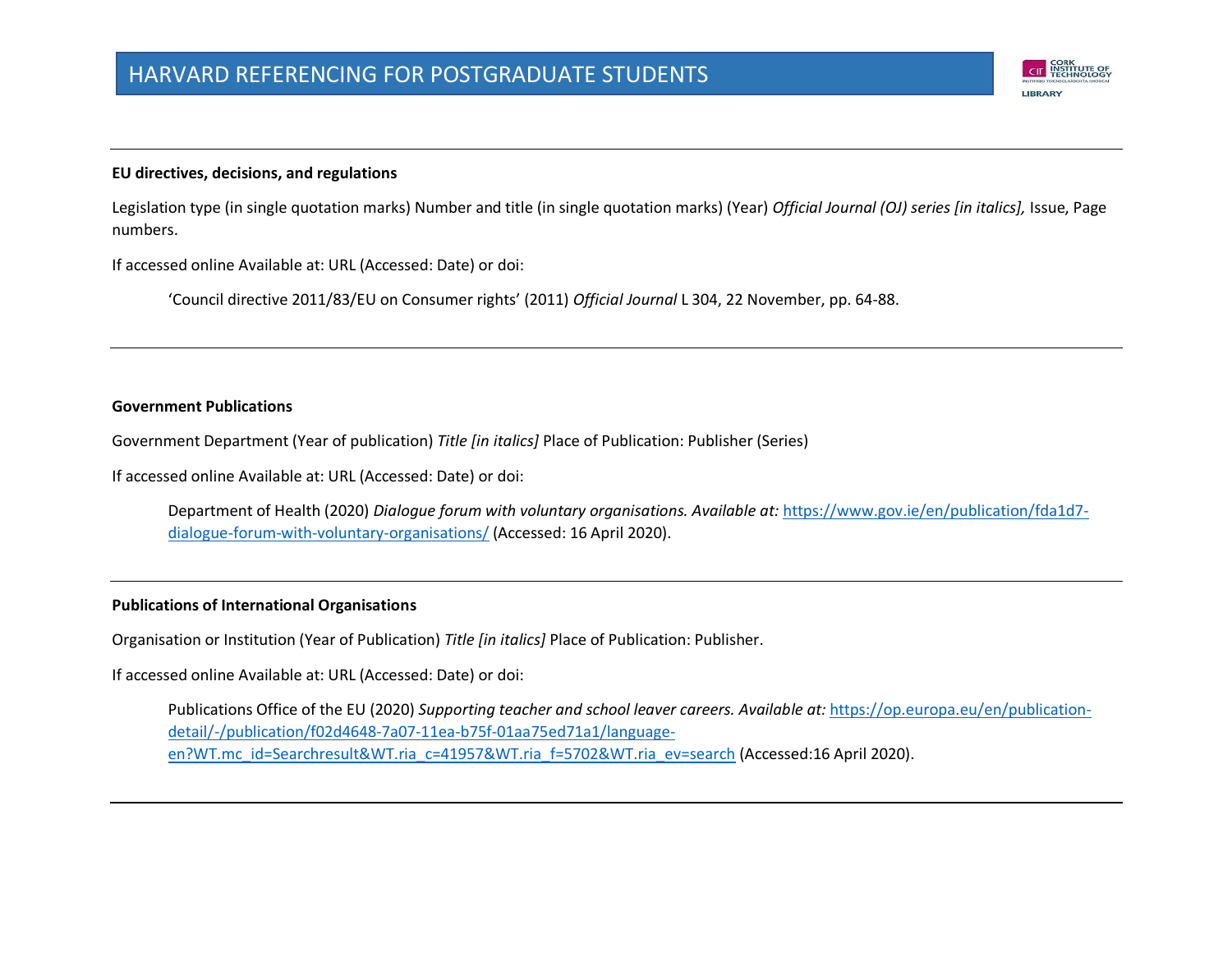

#### **Technical Standards**

Name of Authorising Organisation (Year) *Number and Title of Standard [in italics]* Place of Publication: Publisher.

If accessed online Available at: URL (Accessed: Date) or doi:

British Standards Institution (2008) *BS8498:2008: British Standards for screw threads and screw gauges – introduction and quidance.* Available at:[https://eu-i2-saiglobal-com.cit.idm.oclc.org/management/display/index/31/675367/-](https://eu-i2-saiglobal-com.cit.idm.oclc.org/management/display/index/31/675367/-/e656343bb10eae12419b5a9f88bab16a) [/e656343bb10eae12419b5a9f88bab16a](https://eu-i2-saiglobal-com.cit.idm.oclc.org/management/display/index/31/675367/-/e656343bb10eae12419b5a9f88bab16a) (Accessed: 16 April 2020).

#### **Patents**

Inventor(s) (Year of Publication) *Title [in italics].* Authorising Organisation Patent number. Available at: URL (Accessed: Date).

Friedhelm A, Durckheimer W, Fischer G, Burkhard M, Seibert G, Isert D and Klesel N. (1990) *Cephalosporin derivatives and processes for their preparation.* Intellectual Property Office Ireland Patent no. 81225. Available at: <https://eregister.patentsoffice.ie/register/PTRegister.aspx?idappli=1990/1139> (Accessed:16 April 2020).

#### **Lectures Notes in VLE**

Lecturer. (Year) 'Title of item'. Module code: *Module title [in italics].* Available at: URL (Accessed: date).

O Donovan, F. (2018) 'Referencing'. *LIB 6077: Information literacy skills.* Availablw at:<https://www.cit.ie/canvas> (Accessed: 23 October 2018).